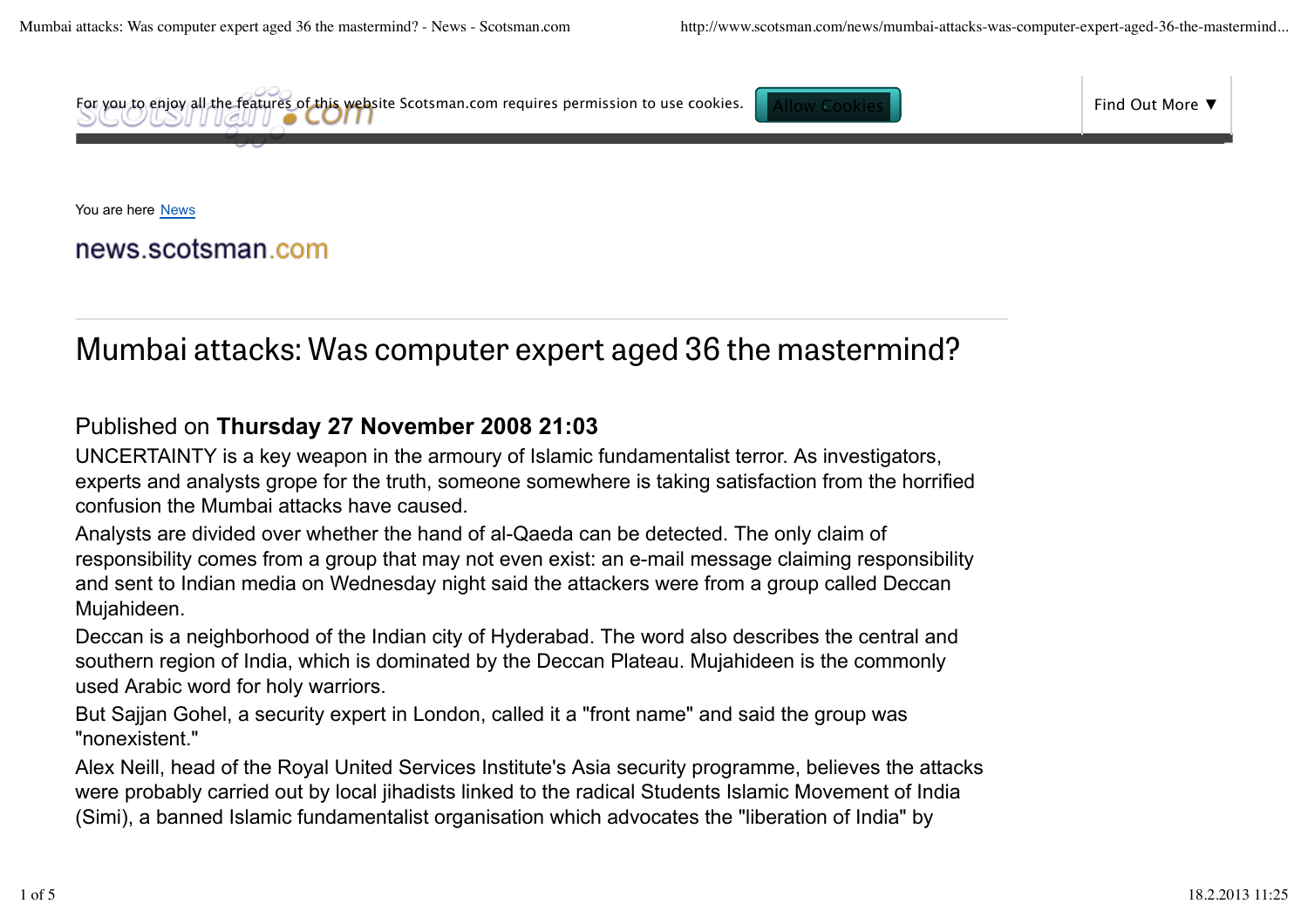engineer suspected of being behind multiple bombings in Delhi, Jaipur, Bangalore and Ahmedabad earlier this year.

Qureshi, also known as Tauqeer, is from Mumbai and his expertise with internet security could have played a vital part in pulling off such an ambitious plot, said Mr Neill.

"He is an IT whizz-kid so it is quite possible he is the person investigators will be concentrating on. This is a great embarrassment to the Indian security services because it has been pulled off right under their noses."

Simi has declared jihad on India, the aim of which is to establish Dar-ul-Islam (land of Islam) by forcefully converting everyone to Islam.

Mr Neill said Deccan Muhajideen would be a militant offshoot of Simi which has carried out attacks across India. He added: "The perpetrators have obviously been highly trained and would have been sent to al-Qaeda training camps to prepare. I would be astonished if any of them are from Britain – they were probably recruited from the Mumbai region."

He reckons up to 100 terrorists would have been involved in the planning and execution of the attack and said it was surprising they had managed to keep it a secret.

Other analysts say that while it is not clear whether the Deccan Mujahideen claim is genuine, the attacks may have been carried out by a group called the Indian Mujahideen – also an offshoot of Simi and blamed by police for almost every major bomb attack in India, including explosions on commuter trains in Mumbai two years ago that killed 187 people.

Police said the Indian Mujahideen may also include former members of Bangladeshi militant group, Harkat-ul-Jihad al Islami. In an e-mail in September, the group denounced Mumbai's police anti-terrorist squad (ATS), accusing them of harassing Muslims.

"If this is the degree your arrogance has reached, and if you think that by these stunts you can scare us, then let the Indian Mujahideen warn all the people of Mumbai that whatever deadly attacks Mumbaikars will face in future, their responsibility would lie with the Mumbai ATS and their guardians," it said.

The Mumbai attacks appear to have been carefully coordinated, well-planned and involved a large

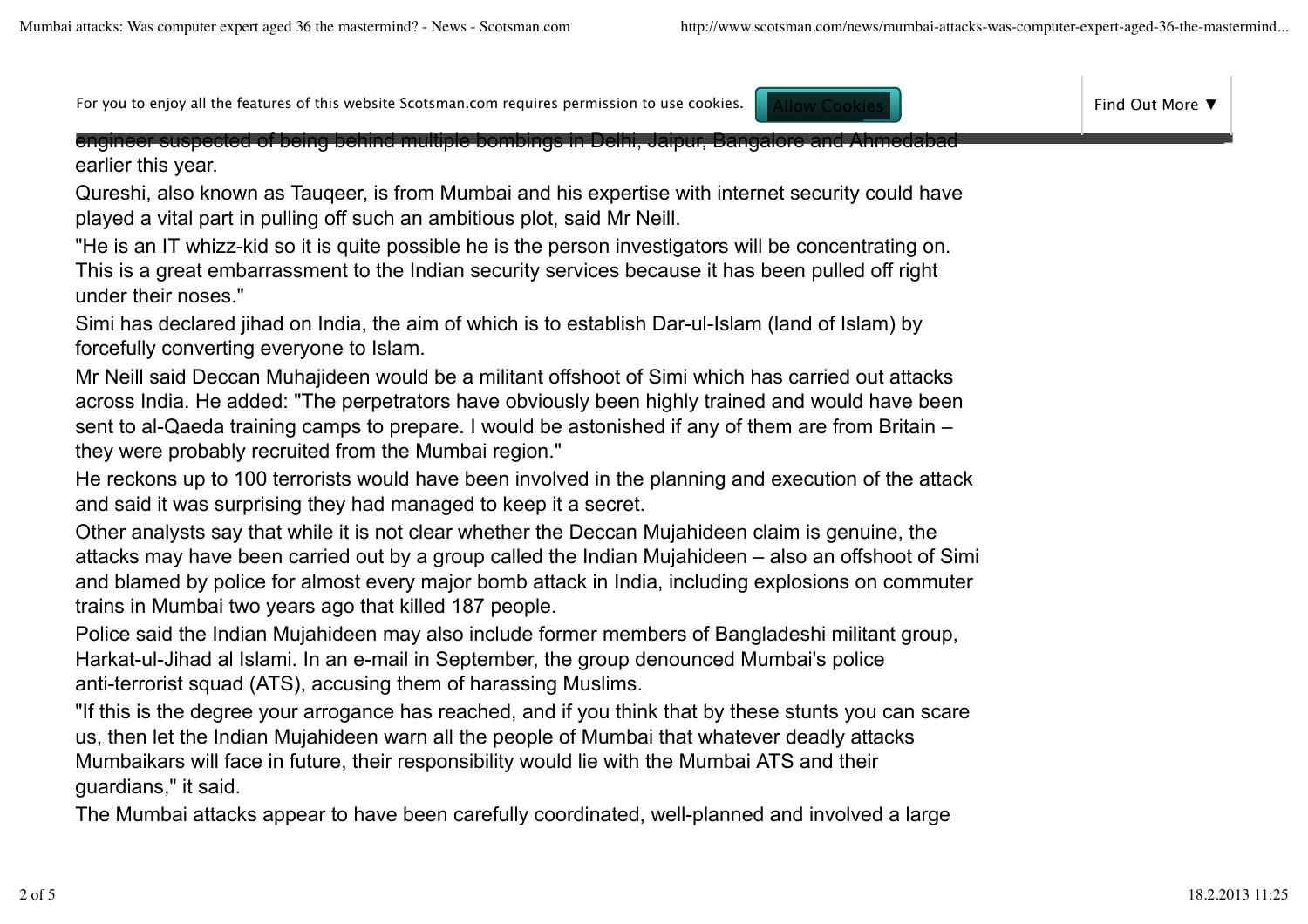The Mumbai attacks also focused clearly on tourist targets, including two luxury hotels and a famous cafe.

In May, the Indian Mujahideen made a specific threat to attack tourist sites in India unless the government stopped supporting the United States in the international arena.

The threat was made in an e-mail claiming responsibility for bomb attacks that killed 63 people in the tourist city of Jaipur. The e-mail declared "open war against India" and included the serial number of a bicycle used in one bombing.

Indian Prime Minister Manmohan Singh has blamed a group with "external linkages" for the attacks. He said: "It is evident that the group which carried out these attacks, based outside the country, had come with single-minded determination to create havoc in the commercial capital of the country."

He could have been referring to either Pakistan or Bangladesh, which has also been accused by India of harbouring militant groups. Some security specialists believe there is likely to have been a degree of inspiration from, or link with, external groups allied to al-Qaeda, such as the Pakistan-based Lashkar-e-Taiba, which wants to see India expelled from Kashmir.

Eyewitnesses have reported hostage-takers speaking with a Kashmiri accent. However, Lashkare-Taiba yesterday denied any role in the Mumbai attacks.

Henry Wilkinson, a senior analyst with Janusian Security Risk Management, a London-based consultancy, said the tactics are different from the more common, post-9/11 attacks seen in Iraq and Afghanistan, but bear similar hallmarks. He said: "It's very interesting that they didn't go in using car bombs; it was more of a direct armed assault on a city. It's very reminiscent of the attacks in Saudi Arabia in 2003, when the gunmen were going around trying to find Westerners and kill them." Defiant and resilient city with people, not symbols, at its heart

JUST last week the former United States secretary of state Henry Kissinger sat with top executives from Goldman Sachs and India's Tata group to chat about American politics in one of the Taj Hotel's many opulent meeting rooms.

Last night, that wing of the building was engulfed in flames.

Supriya Nair, a Mumbai journalist, commenting on the fire, characterised the city's celebrated

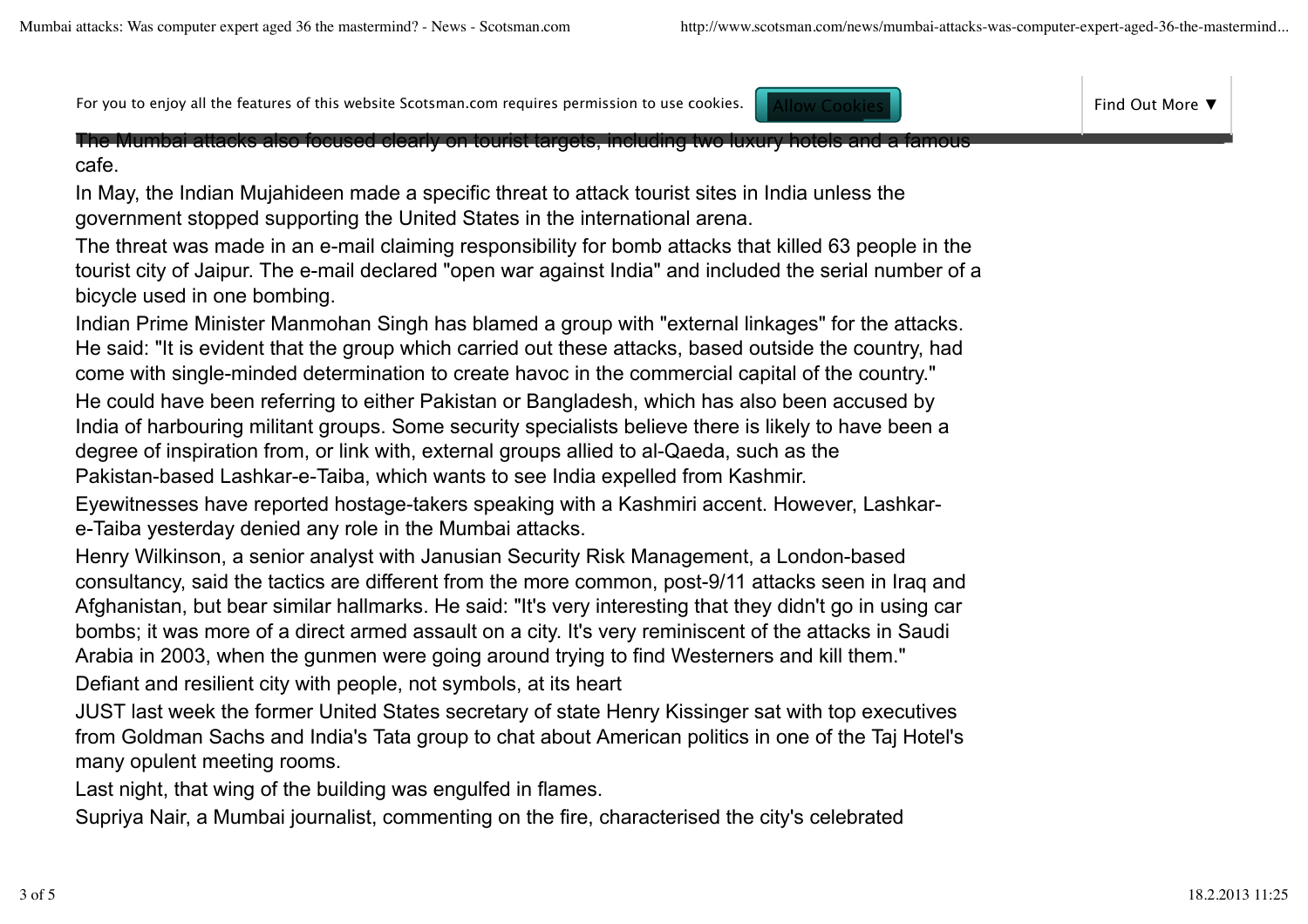said. "This is not a city that has ever cared much for symbols. We build them all the time, they wash away, we build again. It's the people who are the bricks of the city."

How much the attacks will affect India's growth prospects in the short term is still in question.

Sharon Bamford, the chief executive of the UK India Business Council (UKIBC), said the attacks were a "wake-up call" for the Indian government on security issues, but added they will not jeopardise the multi-billion-pound trade ties between the UK and India.

She cited the case of one British businesswoman, a member of UKIBC, who was caught up in the events at the Taj hotel and had to shelter under a restaurant table for more than six hours.

"Knowing the character of our intrepid business leaders and entrepreneurs in India, I know that she will bounce back and her business will continue." Ms Bamford said.

Her confidence was echoed by Jan Masiel, a member of the European Parliament, who is visiting Mumbai with a trade delegation of eight. "I don't think this affects India's image as a good place to do business in … neither do we consider India to be an insecure or unsafe country to be in," said the Polish national, who was waiting to go back into the Taj Mahal hotel.

The attacks are "a challenge to the economic resurgence in India", said Habil Khorakiwala, the chairman of Wockhardt, an Indian pharmaceuticals company.

"The targets identified clearly demonstrate that the intention is to create panic and shatter the confidence in the minds of investors," he said.

"This war has to be fought together by all, to protect the safety of the Indian people, for economic resurgence and the growth of the Indian nation."

Britain is India's fifth-largest trading partner, and India is Britain's 18th-largest export market, its second-largest export market in the developing world after China.

MUMBAI ATTACKS: MORE COVERAGE

- He looked like any student … seconds later he became the young face of terrorism
- I'm safe wealthy Briton's call home hours before he was shot dead
- India: A prime target for the purveyors of terror
- Kashmir a source of anger for militant Muslims